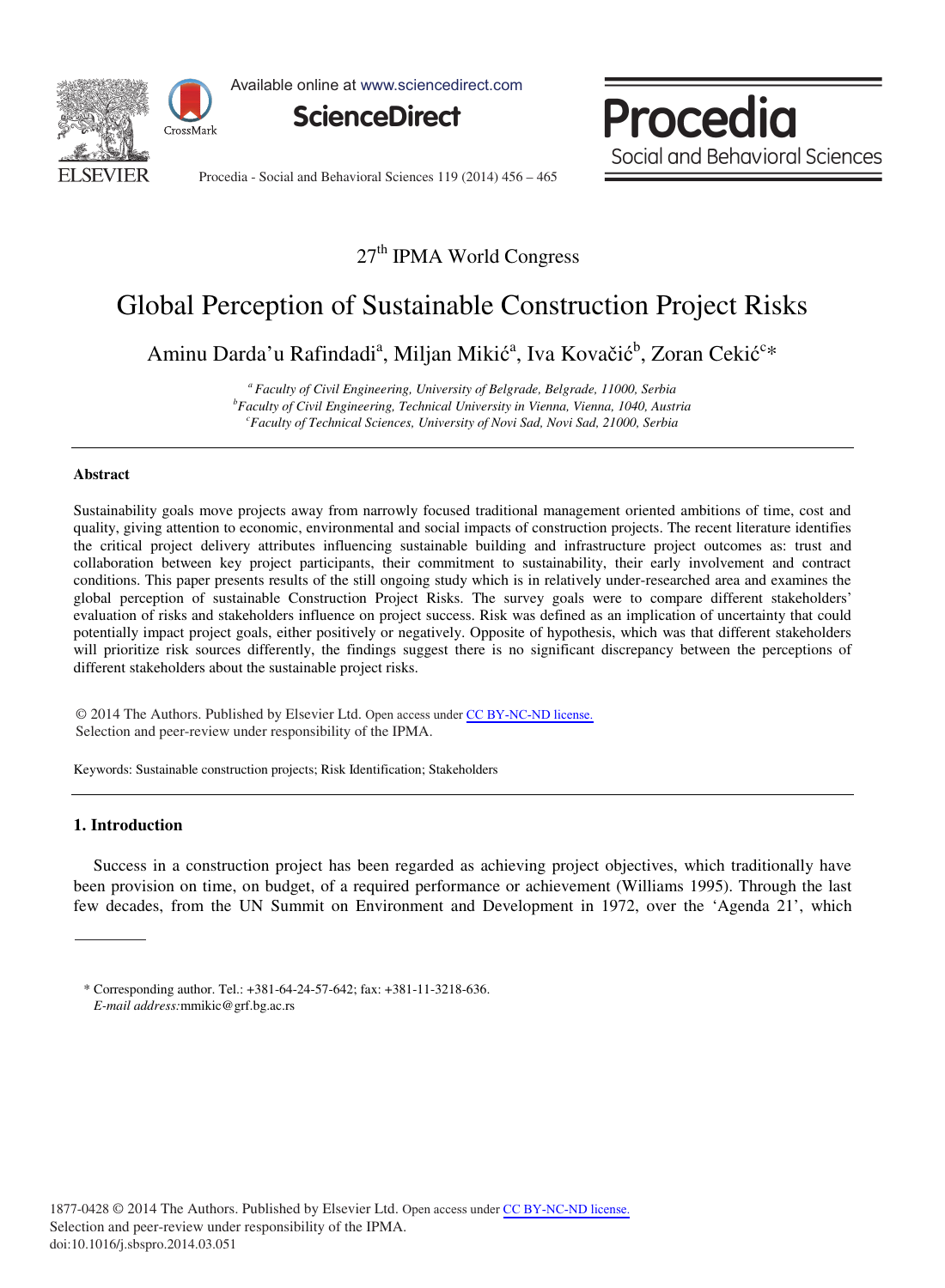appeared at the UN 'Earth Summit' in 1992, the growing concerns for protecting the environment for the future generations produced sustainable development concept (IISD 2012). Sustainable development concept is a way to express society's demand for all aspects of decisions to be taken into account and it is a modern expression of the ambition to act responsibly, fairly, effectively, efficiently, sensitively, and with a view to the long term (FIDIC 2012). Although in contemporary research, there are additional areas proposed, the three basic areas of sustainability are economic, social and environmental aspect (UN 2002). In 1994 the concept of sustainable construction was born at a tactical level in the building sector and in civil engineering. New targets for projects were added to the common triple objectives (Fernandez-Sanchez and Rodriguez-Lopez 2010) to move projects away from the narrowly focused ambitions, which can potentially be optimized to the detriment of other important parameters such as robustness and societal, environmental and economic enhancement (FIDIC 2012). Examples of construction project sustainability aspects are, for economic effects: life cycle costs, cost-benefit of society, costs incurred by users; environmental effects are those on soil, air, water, biodiversity, energy consumption, waste, and social are effects on culture, accessibility, participation of all actors, security, social integration (FIDIC 2004).

Construction project involve numerous stakeholders, long production durations, an open production system, entailing significant interaction between internal and external environments (BS 6079-4:2006). It also has other unique attributes and such organizational and technological complexity that causes great amount of risks (Zou et el. 2007). PMI (PMBOK 2008) defines risk as an uncertain event or condition that, if occurs, has a positive or a negative impact on at least one project objective. In ISO 31000 Risk Management standard (2009) and in BS 6079- 1 (2010), risk is defined as the 'effect of uncertainty on objectives'. Even before introducing sustainability goals in construction industry, it is claimed that construction is exposed to more risk and uncertainty than perhaps any other industry sector (Flanagan & Norman 1993).

Managing risks in construction projects has been recognized as a very important process in order to achieve project objectives (Zou et al. 2007). A lot of extensive researches have been undertaken in the field of risk management for construction projects recently. Major outcomes of these attempts are the identification of the project objectives related risks and the project phase related risks (Zou et al. 2007). There is little evidence of researches emphasized on the two-edged nature of risks – threats and opportunities (Bryde and Volm 2009, Zou et al. 2007, Chapman and Ward 2003). The focus of the studies is rather on the threats, i.e. negative impacts with specific risks being described exclusively in negative terms and also on events and conditions as known unknowns. Such a focus does not project the message that risk is more than threat (Bryde and Volm 2009) and can result in a lack of attention to uncertainty, which is proven by no common understanding as to what it is, in PRM literature (Perminova et al. 2008). The terms 'risk' and 'uncertainty' are often used in an interchangeable manner, but there is a formal difference between the two. In the plain English sense of 'lack of certainty', uncertainty is in part about 'variability' in relation to performance measures but also about 'ambiguity' associated with lack of clarity, lack of data, lack of detail, lack of structure to consider issues, known and unknown sources of bias (Ward & Chapman 2003). Uncertainty implies that either all the alternative possible outcomes cannot be identified, or that no probability can be attached to the alternative possible outcomes (Terje et al. 2011). In other words it is when the established facts are questioned and thereby the basis for calculating risks in the narrow sense (known negative events) or opportunities (known positive events) is questioned (Perminova et al. 2008). Since the definition of risk becomes 'the implications of uncertainty about the level of project performance achievable', we need to move focus from one of the products – risk management to the process – uncertainty management (Ward & Chapman 2003). With this definition, managing project risk and related uncertainty implies searching for and exploiting opportunities to enhance project performance that include synergies between the interests of different parties that may not be fully understood, ambiguity from all other sources, and the way uncertainty can accumulate. (Ward and Chapman 2008). Other products of uncertainty management are enhanced communications, more focus on project objectives, more focus on value analysis issues, and a range of widely appreciated spin-offs which are valuable in their own right (Ward & Chapman 2003). All of these products of uncertainty management are very desirable attributes for sustainable project to be successful, as it is showed further.

This paper seeks to explore and compare project stakeholders perception of uncertainties as sources of risk affecting success of sustainable construction project. Perception of sources of risks is compared for sustainable and traditional projects. Also, the perception of different stakeholder influence on project success is examined. The